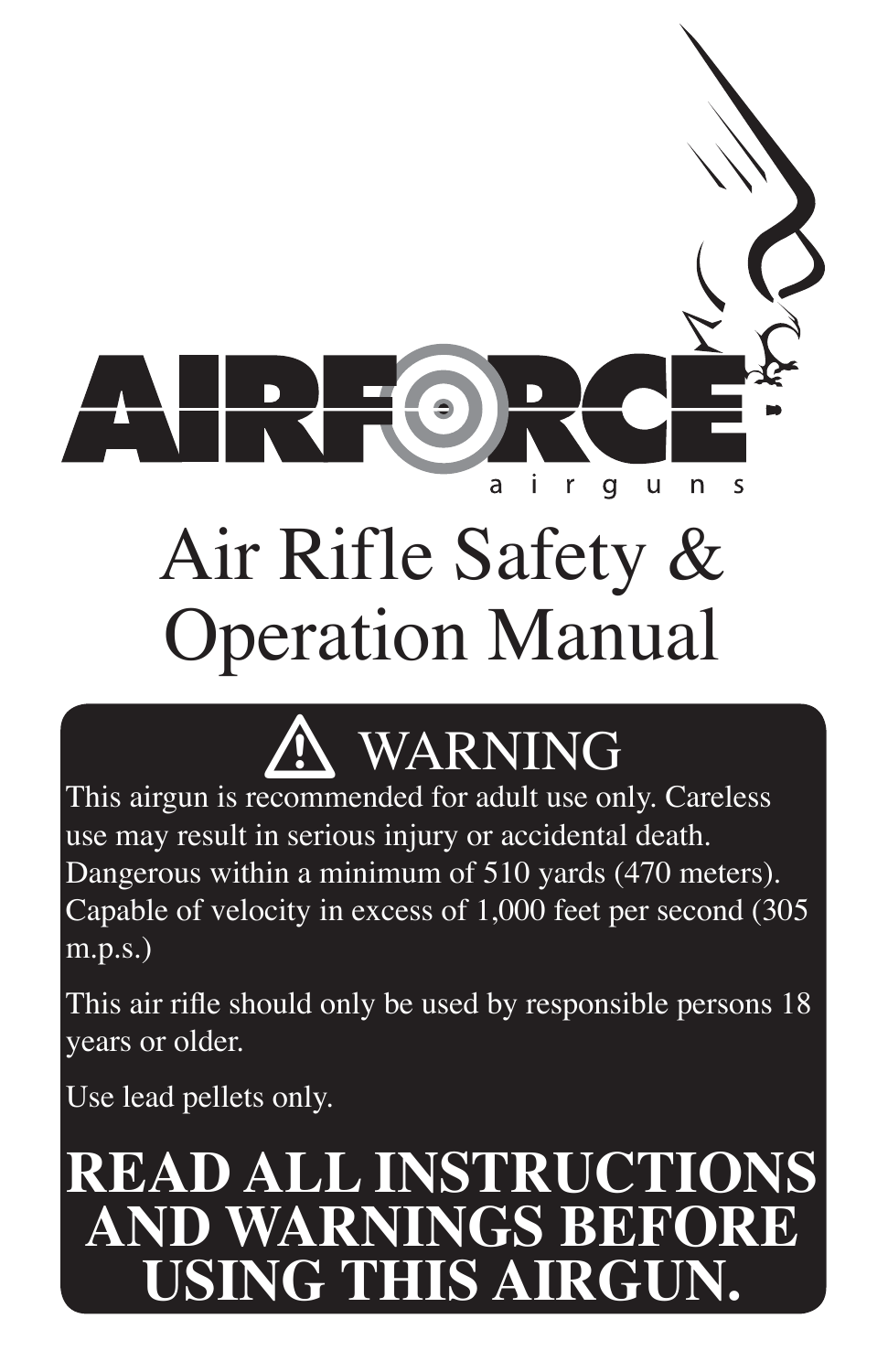A WARNING: This air rifle is not a toy and can cause serious injury or death.

CAUTION: The airgun should be used only by adults or under adult supervision.

NOTICE: Always wear eye and ear protection when using this airgun. This includes people in the immediate vicinity.

A WARNING: Always assume the air rifle is loaded. Never leave the airgun loaded if it is not going to be used.

 $\triangle$  WARNING: Always point the air rifle in a safe direction and be aware of the backstop.

A WARNING: Do not point at anything you do not intend to shoot.

A WARNING: Do not fire at a target that allows ricochets or deflections. Do not fire into or at water.

NOTICE: Be certain that each pellet you use is in the proper caliber for the airgun. Never re-use pellets.

A WARNING: Pellets contain lead. Follow all pellet package safety directions. Wash hands thoroughly after handling. Do not put in mouth.

CAUTION: Store the airgun (unloaded) and ammunition in separate, safe places, out of reach of children.

 $\triangle$  WARNING: Do not walk, jump or run when carrying a loaded air rifle. Keep your fingers away from the trigger and do not load the rifle until you are ready to fire.

CAUTION: Unload the airgun before putting it in a vehicle.

NOTICE: Do not remove from its case or show the air rifle in public.

NOTICE: Buyer and user have the duty to obey all laws about the use and ownership of this airgun.

 $\triangle$  WARNING: Anytime you carry or transport an airgun, make sure the safety is on and the gun is unloaded. Under no circumstances carry or transport when loaded.

 $\triangle$  WARNING: Do not fill the air cylinder above 206 BAR /3000 PSI. The resulting damage caused by overcharging the bottle is not covered by the manufacturer's warranty.

A WARNING: Only use dry-filtered, compressed air or nitrogen to fill the air cylinder. Never use other gases such as oxygen, acetylene, hydrogen, etc.

NOTICE: It is recommended that you have the air tank visually inspected every 3 years.

#### FAILURE TO OBSERVE THE ABOVE WARNINGS & CAUTIONS CAN RESULT IN DAMAGE TO YOUR AIR RIFLE, ACCIDENTAL DEATH OR SERIOUS INJURY. SAFE SHOOTING IS EVERYONE'S RESPONSIBILITY

For repairs contact the manufacturer. You will be given instructions how to return the airgun to the factory or other authorized repair station.

AirForce • P.O. Box 2478, Fort Worth, TX 76113 817-451-8966 • Fax: 817-451-1613 • staff@airforceairguns.com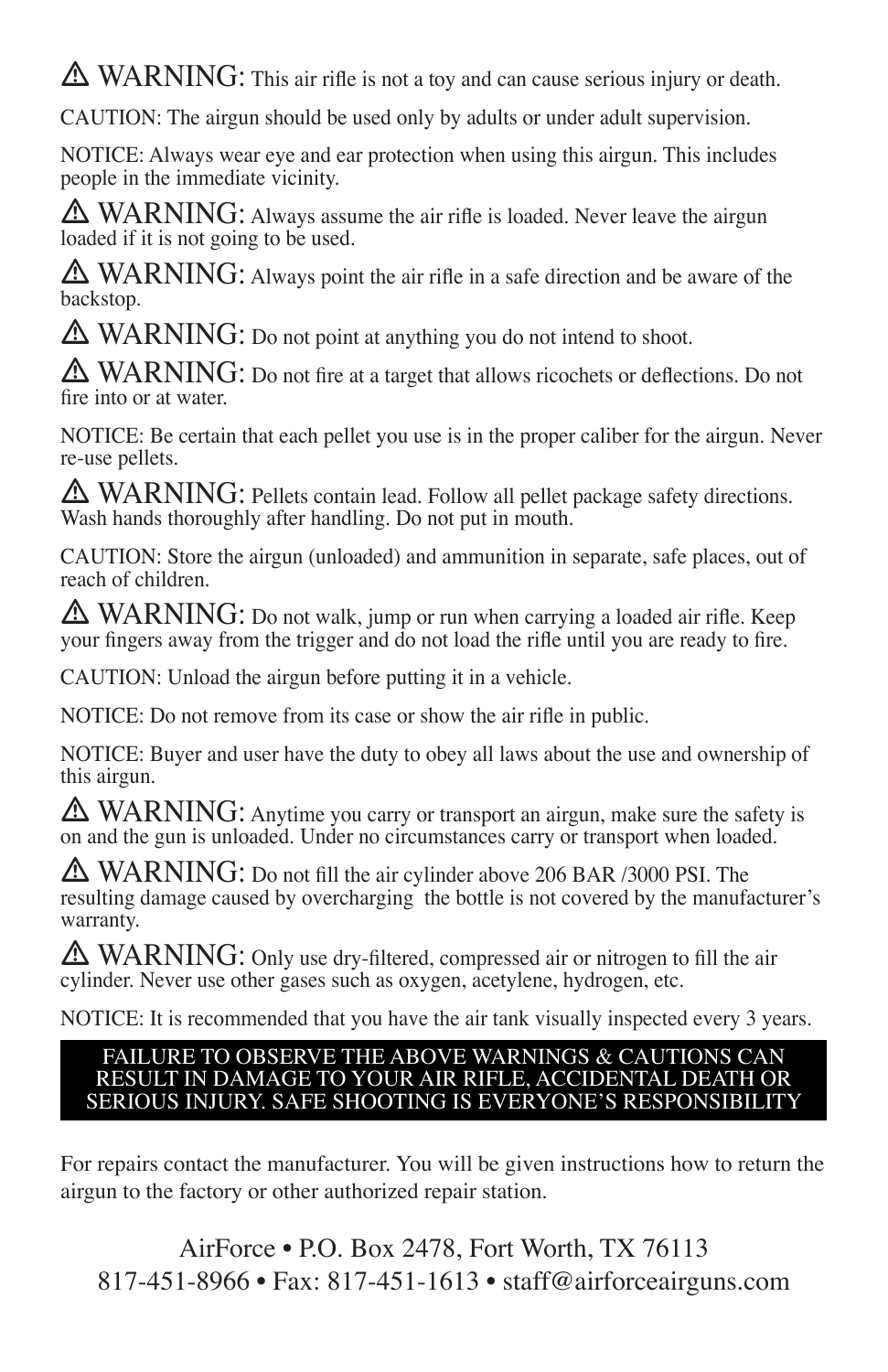## **Use of Air With the Air Rifle**

AirForce air rifles are designed for use with clean, dry compressed air, nitrogen, or carbon dioxide. The maximum fill pressure is 3,000 pounds per square inch (psi), which is 206 bar. A pressure relief device has been installed in the air tank and can rupture if the internal pressure exceeds 3,000 psi/206 bar.

All AirForce airguns have precision rifled barrels. They will shoot accurately only with good quality lead pellets of the appropriate caliber.

#### **The use of any projectile other than a lead pellet is unauthorized and will void the warranty.**

## **Safety First!**

Any gun is dangerous when handled improperly, including an airgun. AirForce airguns are especially powerful, so they must be taken seriously at all times. Review the safety rules on the preceding page, plus the special warnings, cautions and notices that appear throughout this manual.

## **Airgun Safety**

Airguns are unique because the gun provides the power for the shot not the ammunition. NEVER put anything into the barrel of this airgun except high quality lead pellets.

### **Three Important Rules**

1. Always point the muzzle in a direction that will not cause injury or property damage if the gun discharges.

2. Keep your finger off the trigger until you are ready to shoot.

3. Don't load the gun until you are ready to shoot.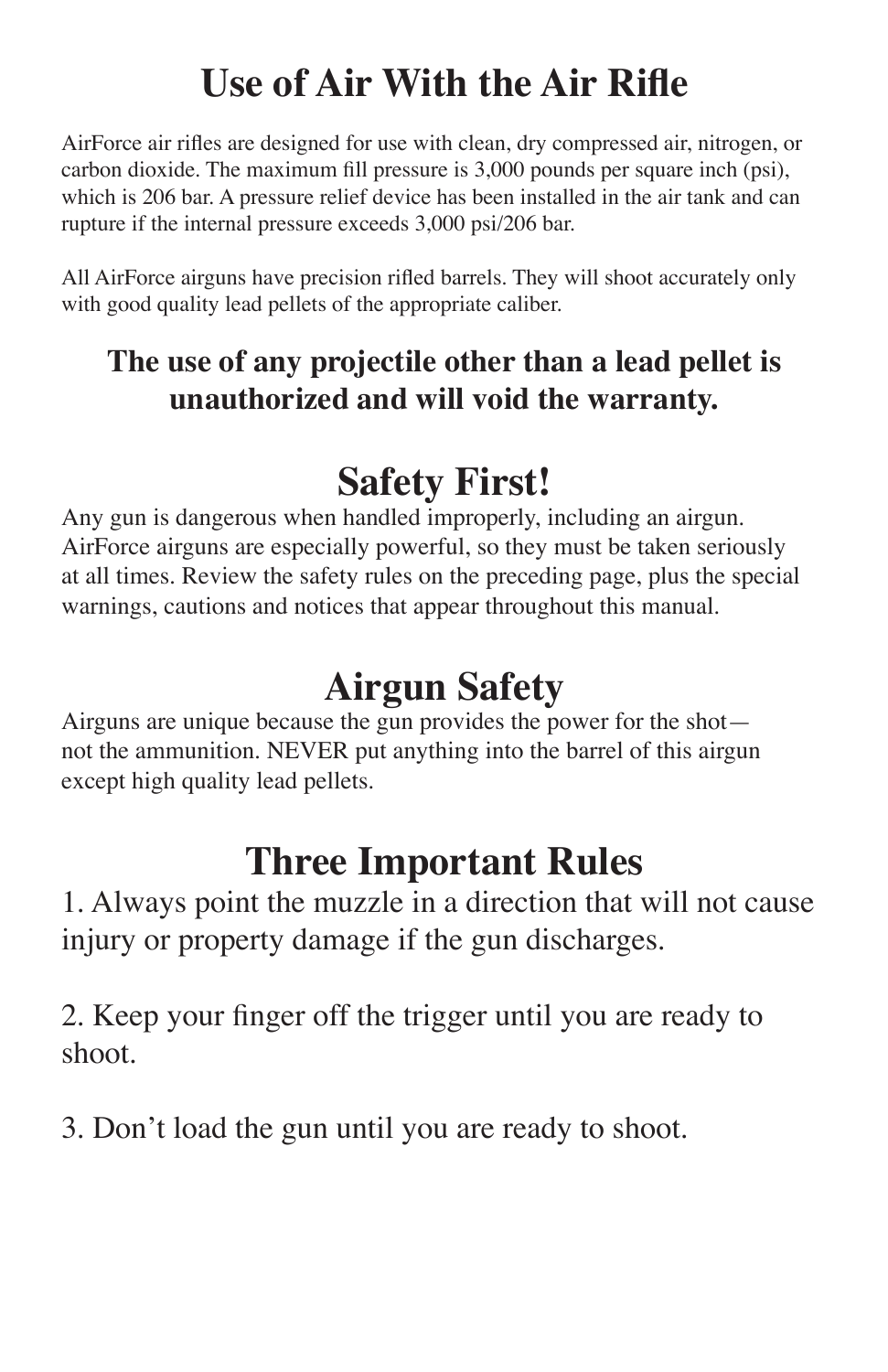### **Specifications**

### CondorSS



| (Depending on caliber, pellet weight, and power setting) |
|----------------------------------------------------------|
|                                                          |

#### Condor



| (Depending on caliber, pellet weight, and power setting) |
|----------------------------------------------------------|
|                                                          |

Note: Line drawings above are illustrative of model only and not intended to be accurate for scale or features.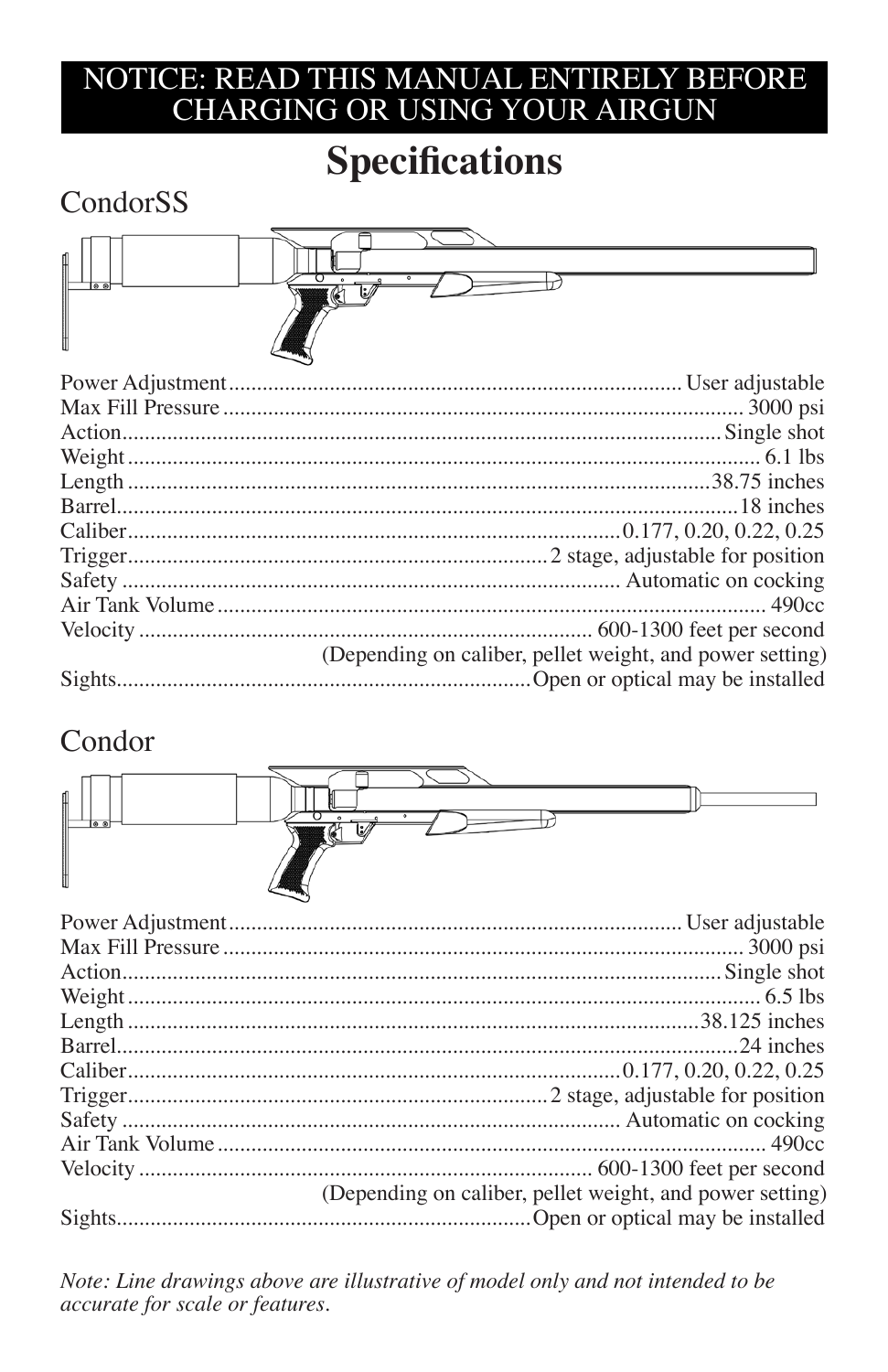## WARNING: ALWAYS KEEP THE MUZZLE<br>POINTED IN A SAFE DIRECTION

## **Specifications**

### TalonSS



| (Depending on caliber, pellet weight, and power setting) |
|----------------------------------------------------------|
|                                                          |

#### Talon



| (Depending on caliber, pellet weight, and power setting) |
|----------------------------------------------------------|
|                                                          |
|                                                          |

Note: Line drawings above are illustrative of model only and not intended to be accurate for scale or features.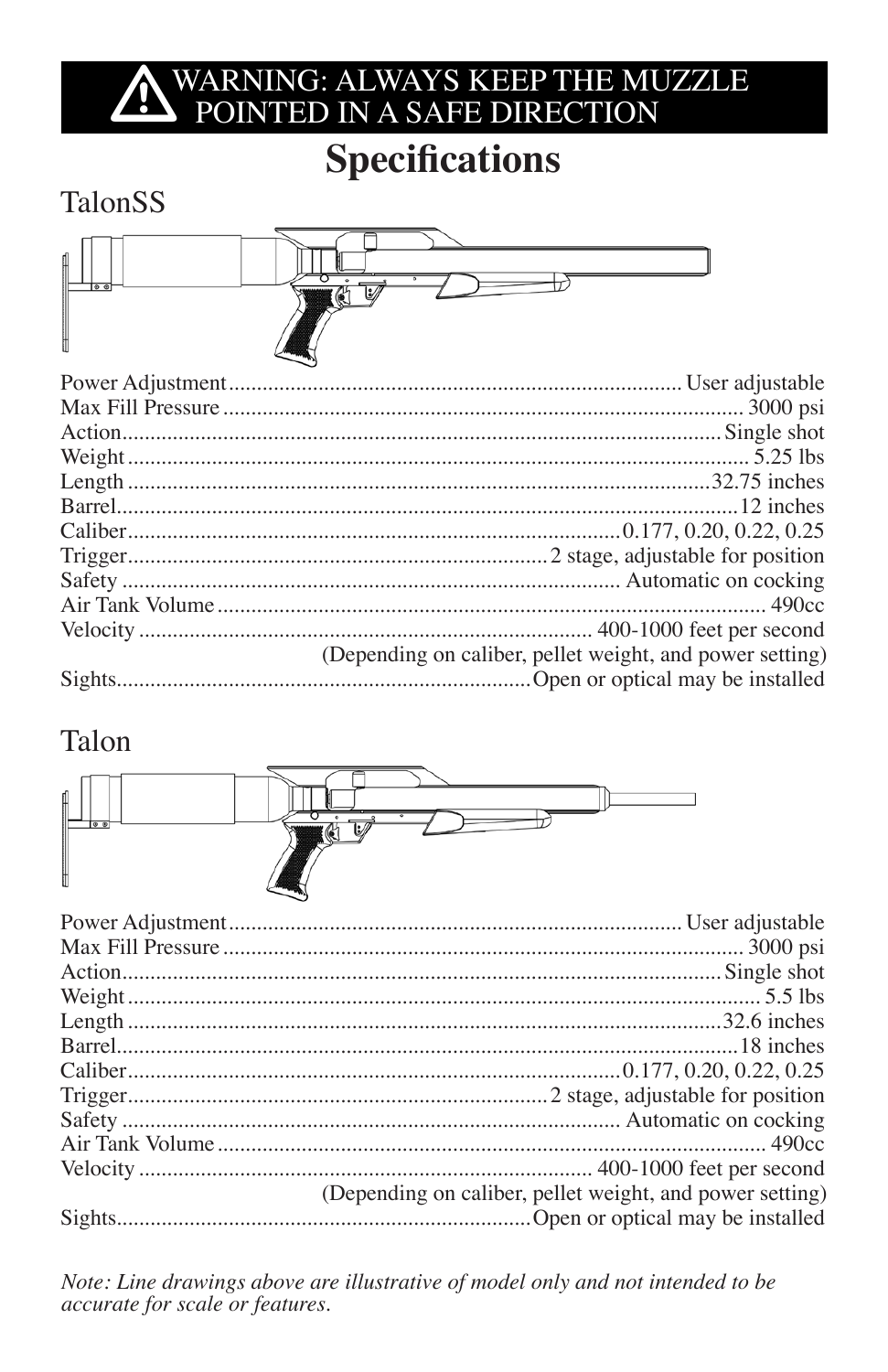### **Specifications**

#### **Escape™**



| Velocity 800-1300 fps (Depending on caliber, pellet weight, and power setting) |  |
|--------------------------------------------------------------------------------|--|

#### EscapeUL



| Velocity 800-1200 fps (Depending on caliber, pellet weight, and power setting) |  |
|--------------------------------------------------------------------------------|--|

Note: Line drawings above are illustrative of model only and not intended to be accurate for scale or features.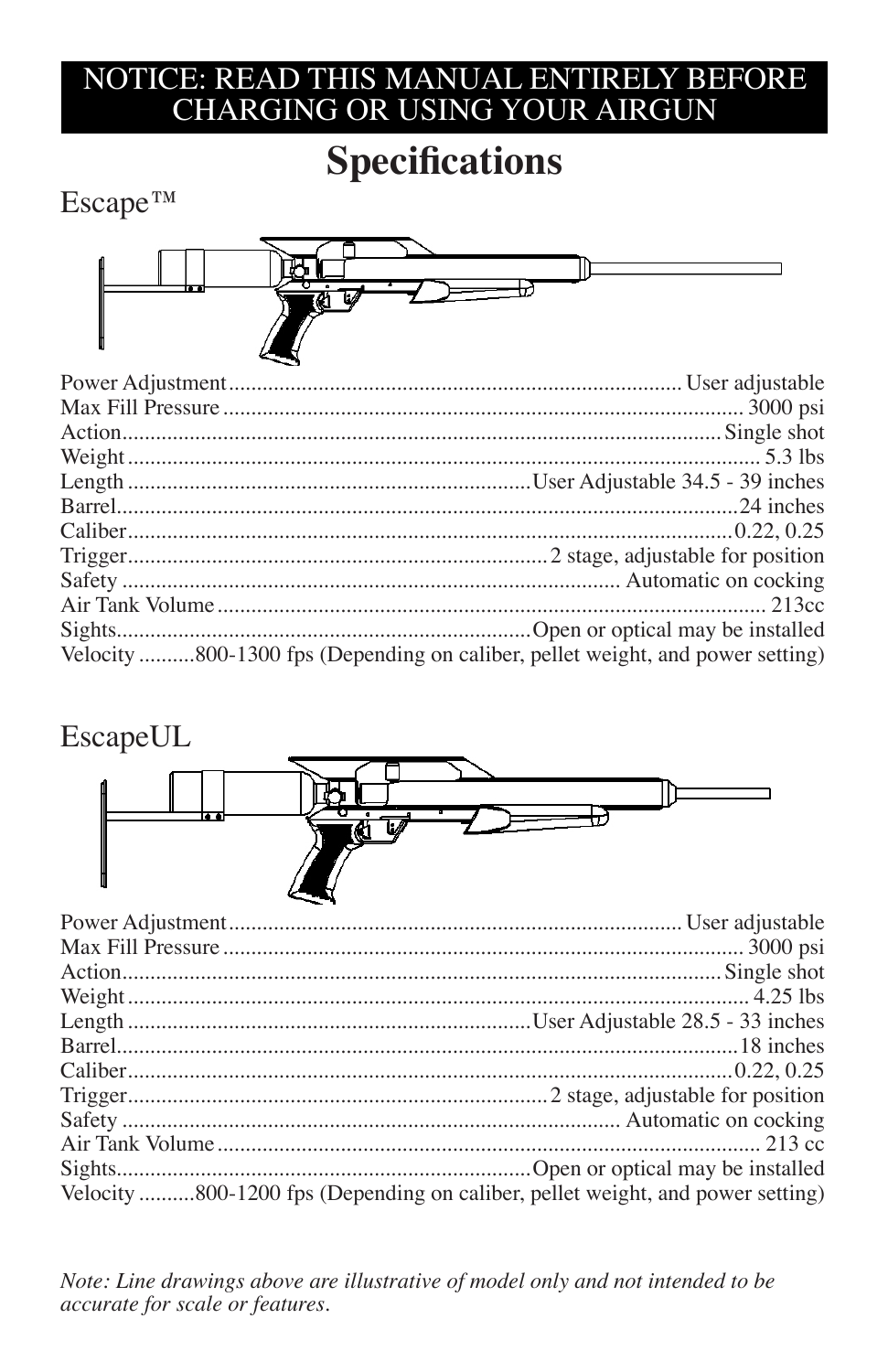## WARNING: ALWAYS KEEP THE MUZZLE POINTED IN A SAFE DIRECTION

### **Specifications**

#### EscapeSS



| $P_{\Omega}$ | ustable                                                                       |
|--------------|-------------------------------------------------------------------------------|
|              |                                                                               |
|              |                                                                               |
|              |                                                                               |
|              |                                                                               |
|              |                                                                               |
|              |                                                                               |
|              |                                                                               |
|              |                                                                               |
|              |                                                                               |
|              |                                                                               |
|              | Velocity 500-900 fps (Depending on caliber, pellet weight, and power setting) |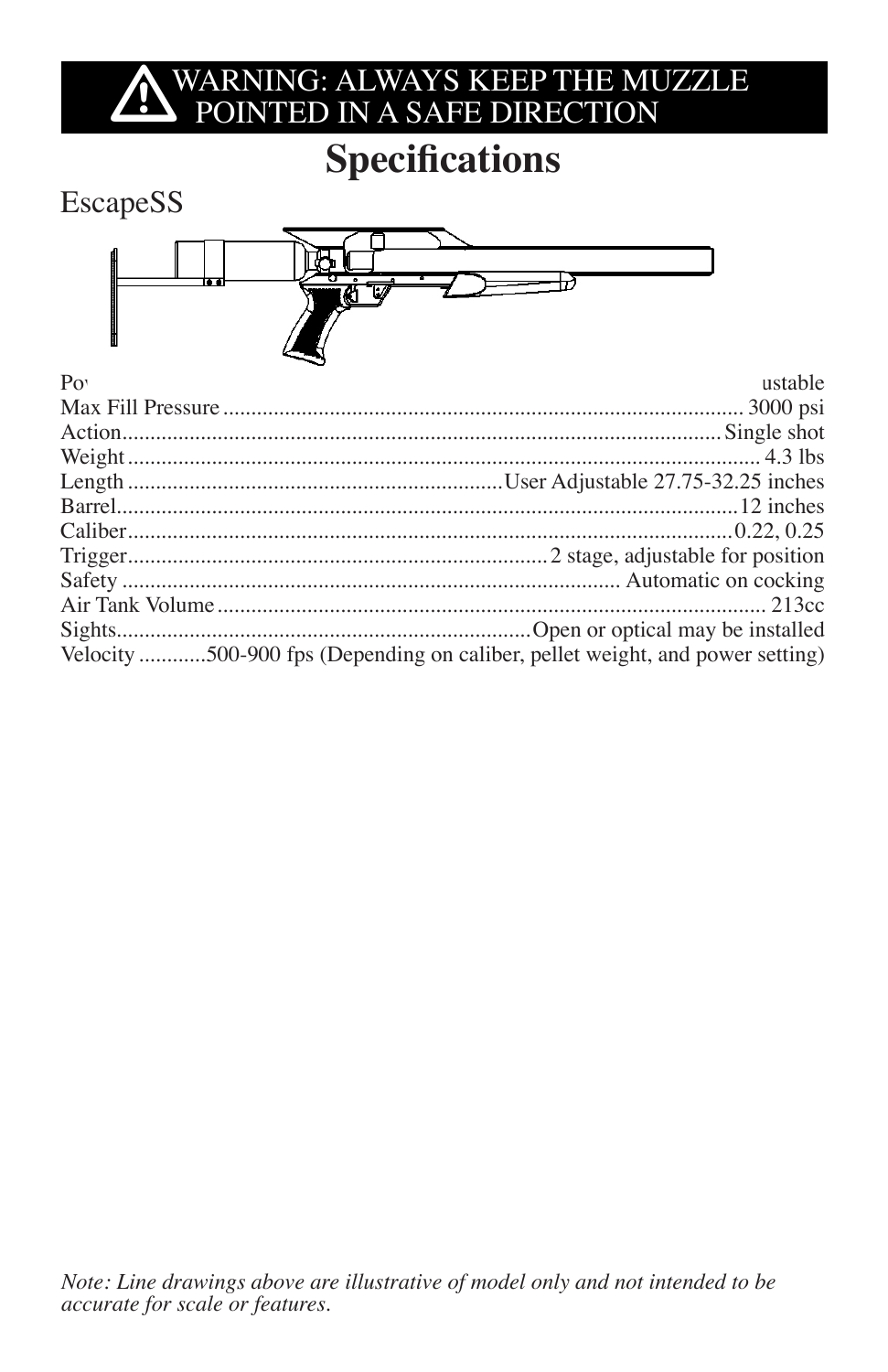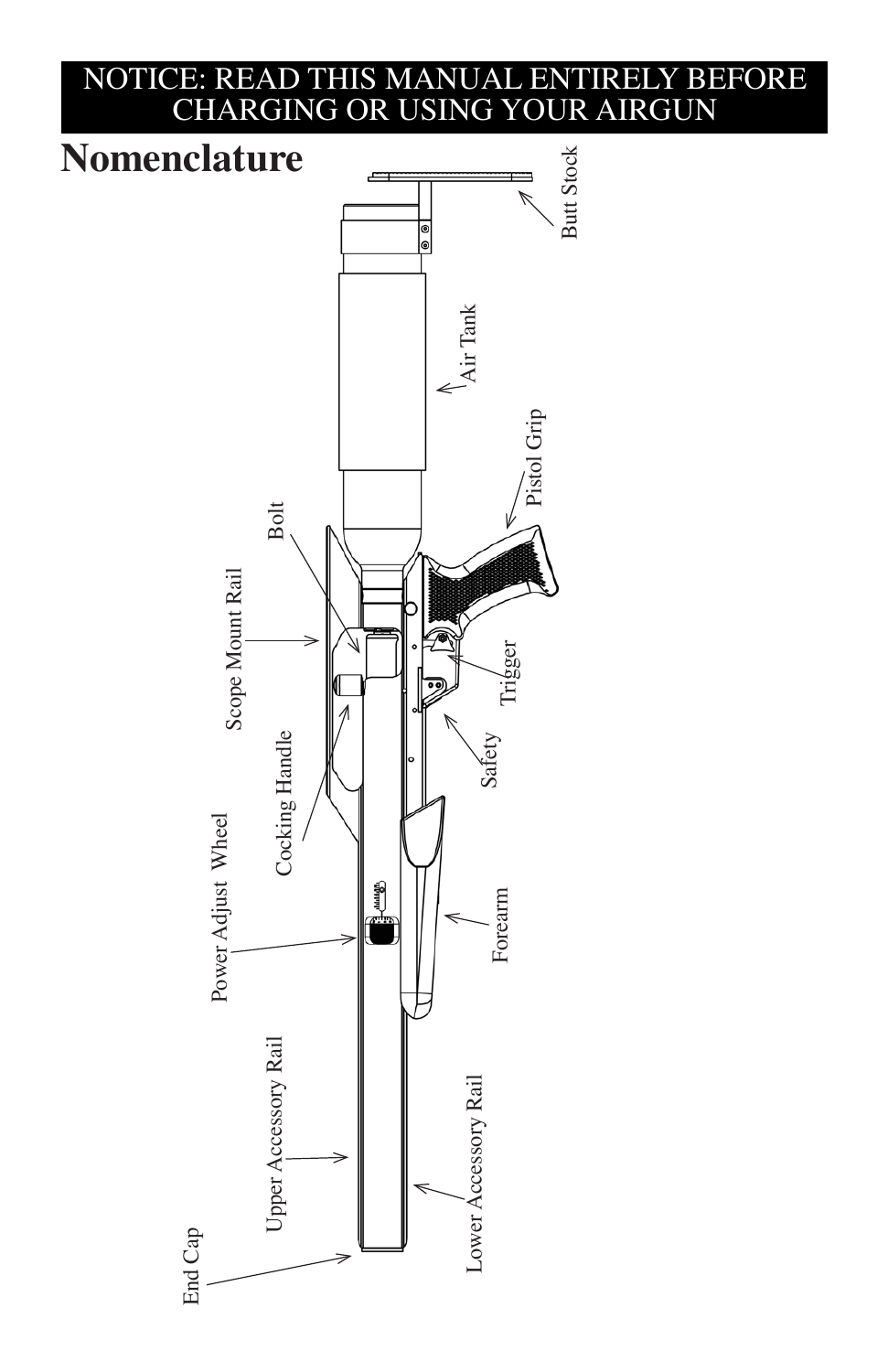# WARNING: ALWAYS KEEP THE MUZZLE POINTED IN A SAFE DIRECTION

**Filling/Attaching the Air Tank** *Standard Quick Detach Tank System*

#### **Refill Clamp**



If you fill from a scuba tank that has a K-valve, the AirForce refill clamp is the way to connect your air tank. The square clamp attaches to the K-valve and mates with the O-ring in the scuba tank valve. Once the refill clamp is attached to the scuba tank, close the bleed screw and screw the air tank into the adapter.

#### **Filling from a scuba tank**

With the refill clamp attached to the scuba tank and the rifle's air tank attached to the refill clamp, open the scuba tank valve very slowly. Allow at least one minute for the tank to fill, which you can watch on the gauge. Do not exceed 3,000 pounds per square inch/206 bar. When the fill is complete, close the scuba tank valve.

To disconnect the air tank from the refill clamp, open the bleed screw. This allows the high pressure air inside the refill clamp to exhaust, making it possible to unscrew the air tank.

Leave the refill clamp on the scuba tank or put it in a box. Either way, keep the clamp assembly as clean as possible.

#### **Attaching the air tank to the rifle**

To install the tank, push forward on the cocking knob lightly to move the bolt out of the tank's way. Screw the air tank into the threaded port at the rear of the rifle frame. The fast-twist threads make tank installation quick and easy, once you have done it a few times.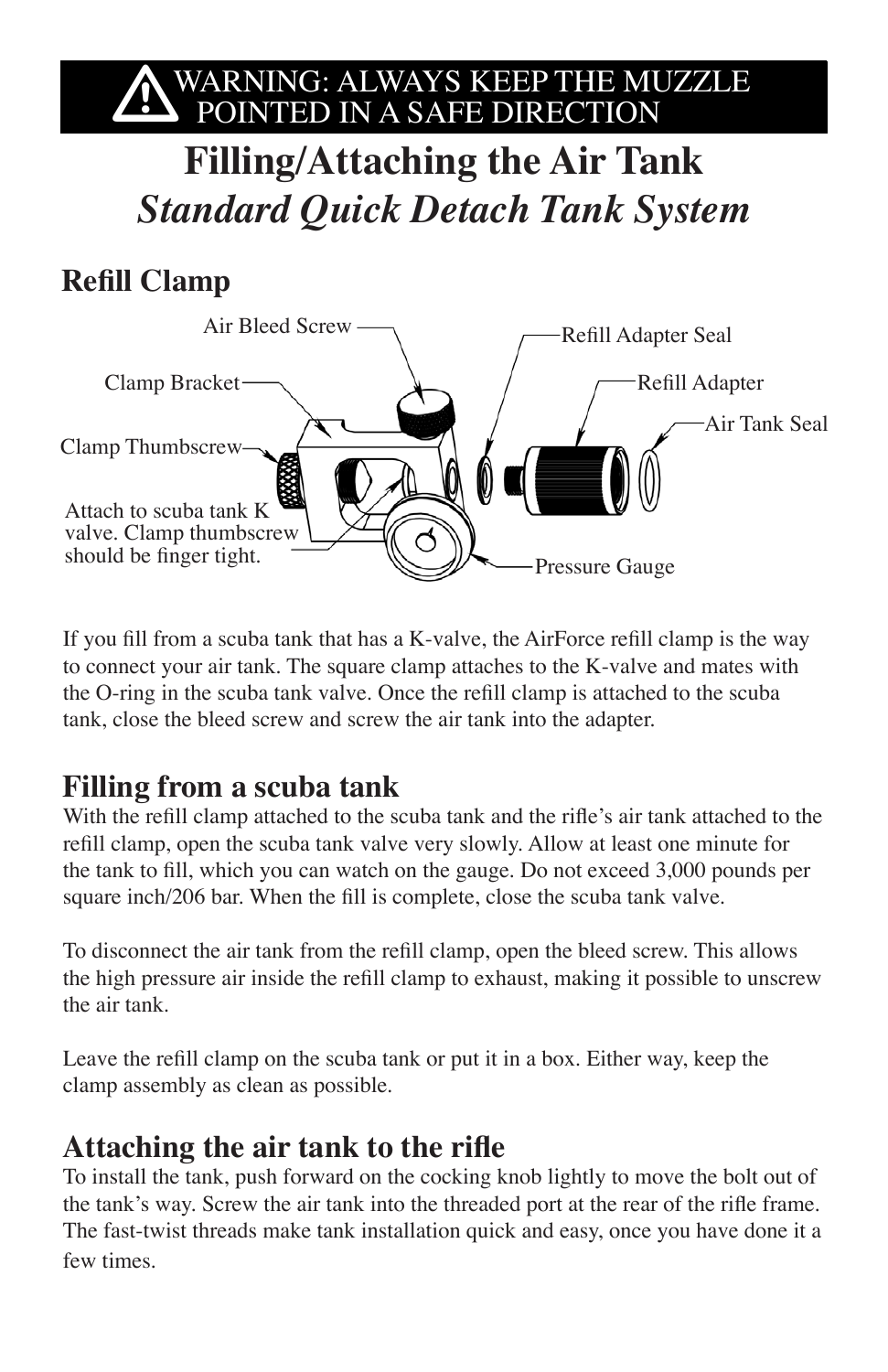## **Filling/Attaching the Air Tank** *Spin-Loc™ Tank System*

A WARNING: Make sure air rifle is unloaded before installing or removing Spin-Loc Sleeve.

CAUTION: Frame must be equipped with Spin-Loc system to install Spin-Loc tanks. Figure 2

Slide the air tank into the rear of the frame. See FIGURE 1.

Screw the Spin-Loc Sleeve onto the air tank until it is hand tight. Make sure that the Set Screw is loose and allows the Spin-Loc Sleeve to turn freely. See FIGURE 2.

Use the Spin-Loc Wrench to tighten the air tank in place. Use CARE so you will not scratch your aluminum Frame. See FIGURE 2.



Spin-Loc Sleeve Face



NOTE: If you have a Quick-Detach Air Tank, without the gauge and refill fitting, tighten the set screw to keep the Spin-Lock Sleeve from turning. Then screw in your Quick-Detach Tank as you normally do in a standard frame.

the 3000 p.s.i. rated quick disconnect to the refill fitting. See FIGURE 3.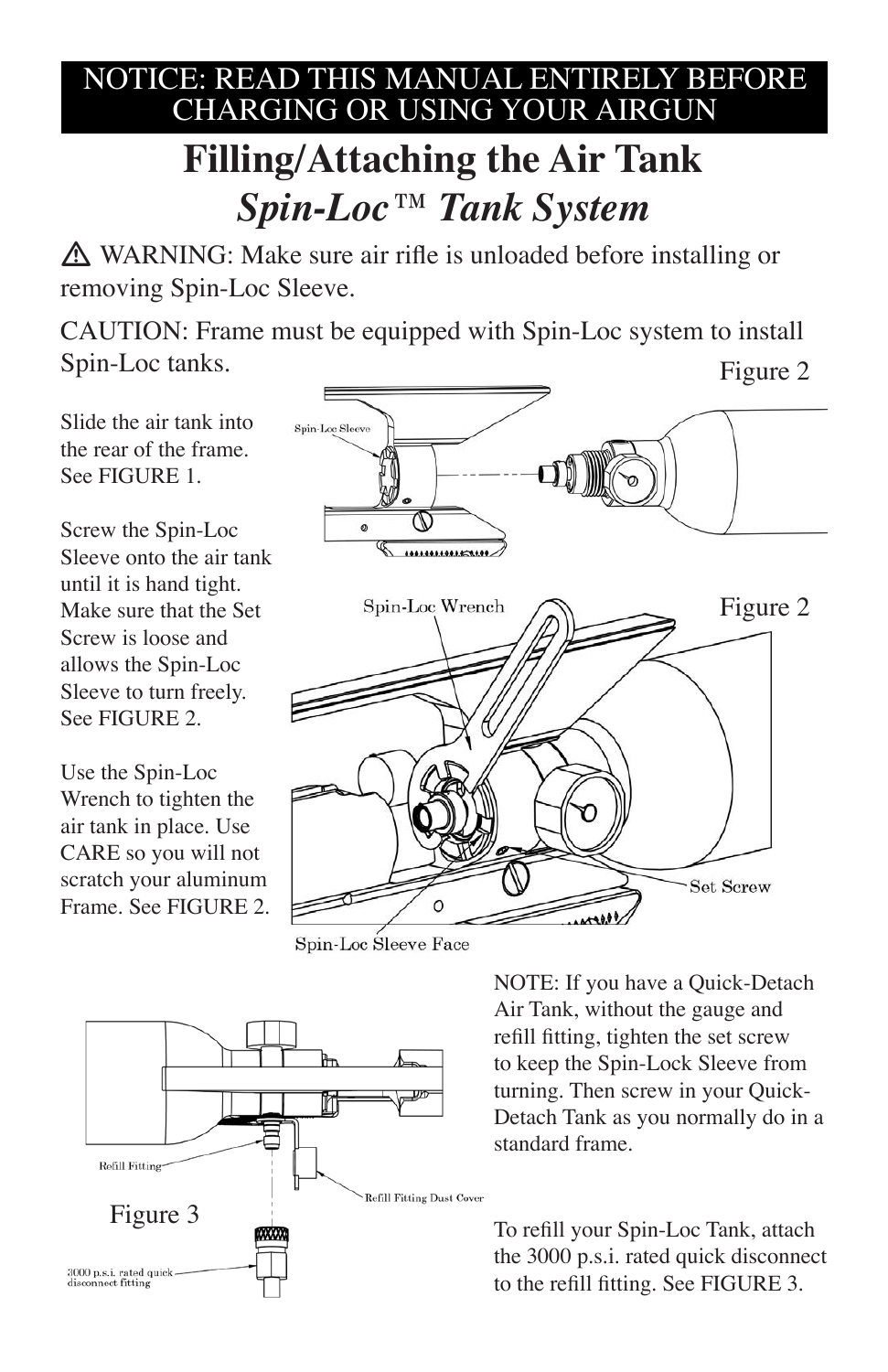## WARNING: ALWAYS KEEP THE MUZZLE<br>POINTED IN A SAFE DIRECTION **Cocking, uncocking, loading, firing**

 $\triangle$  WARNING: Before loading your airgun, make sure the safety is in the On Safe position and the muzzle is pointed in a safe direction.

Manually move the safety to the On Safe position by sliding safety lever back towards trigger.



After loading, slide the bolt all the way back and rotate it into either notch at the rear of the cocking slot. This indicates the bolt is all the way back.

To fire, take aim, slide the safety to the On Fire position and squeeze the trigger until the rifle discharges.

To cock the rifle, push forward on the cocking knob until the bolt is held in the open position.

To load a pellet, cock the rifle and leave the bolt forward, exposing the breech. Push a pellet ALL THE WAY into the breech with your thumb or a pellet-seating tool. This is important, because a pellet not pushed in all the way can hold the valve open when the rifle fires, exhausting all the air from the tank.

#### Bolt/Cocking Knob *closed position*



 $\triangle$  WARNING: Do not move the safety to the On Fire position unless the air gun is pointed in a safe direction. Safe means that if the gun discharged it would not cause injury or property damage. Mechanical safeties are not infallible and do not replace the need for responsible gun handling practices.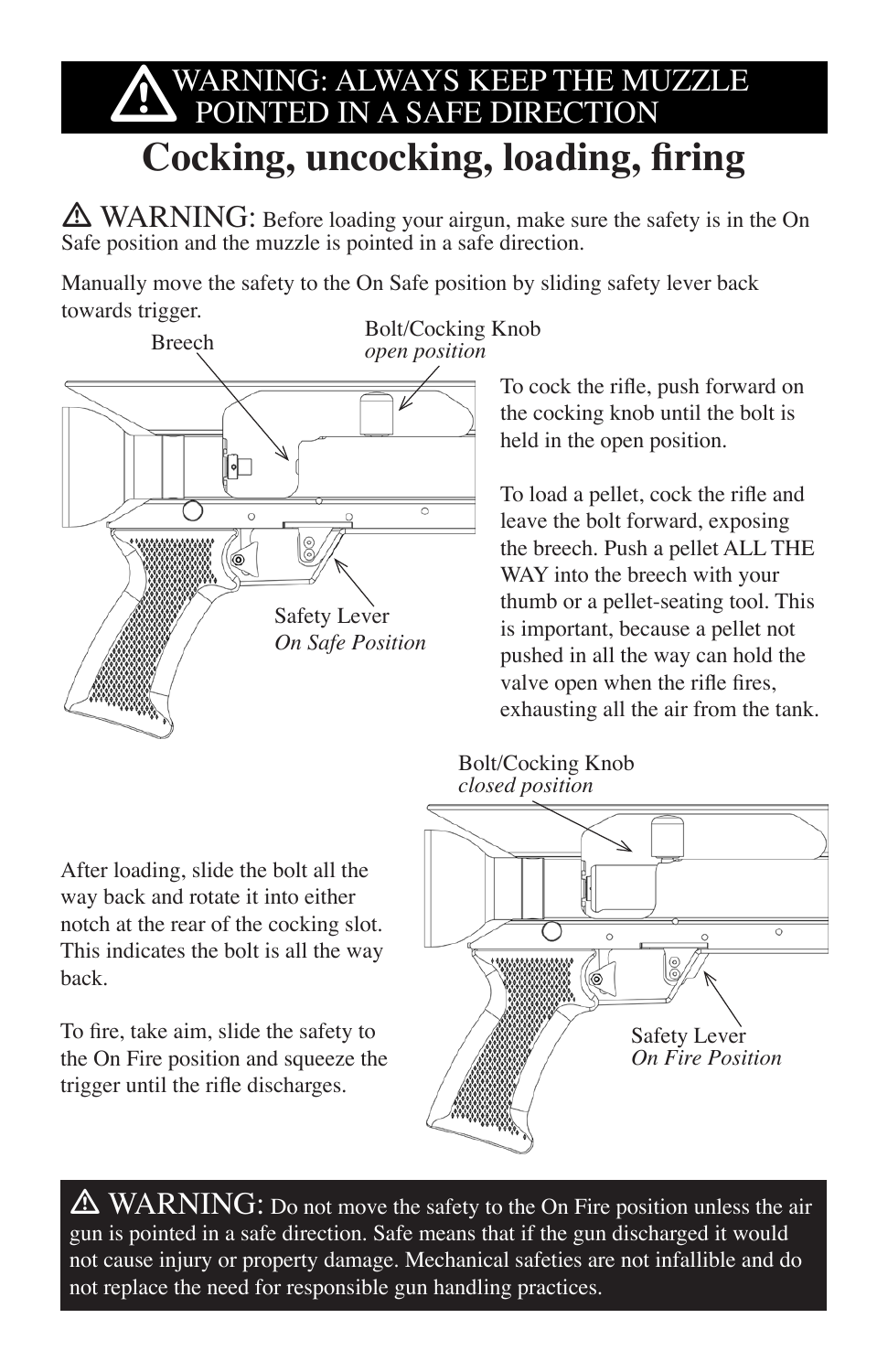### Adjusting Power

Power can be adjusted with the power adjust wheel. Power does not adjust evenly as the numbers increase and decrease. Rather, there are zones at which the power settles into a velocity range. For the most precise settings, use a chronograph when adjusting power and note what setting gives what velocity with a particular pellet.

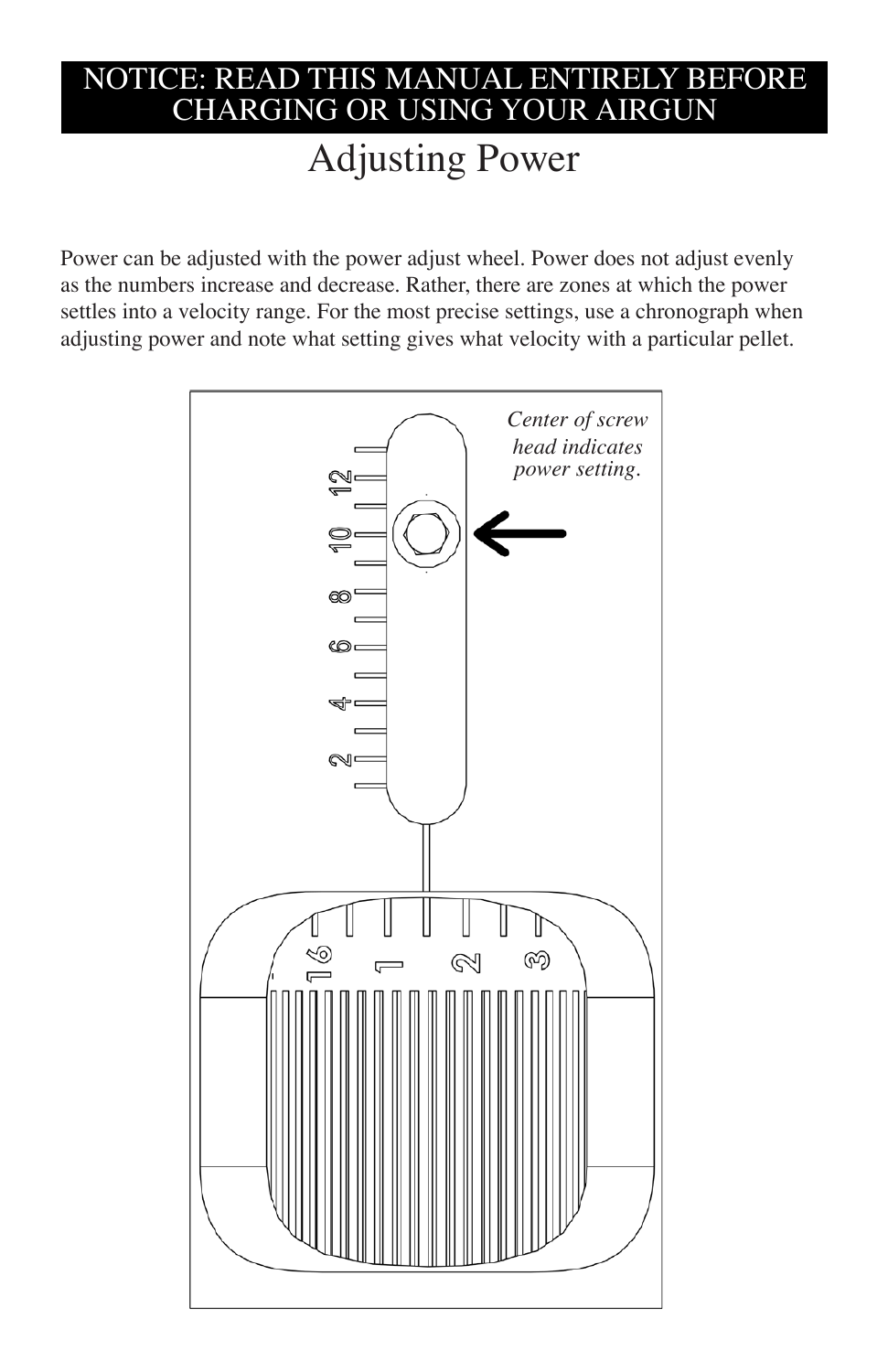## WARNING: ALWAYS KEEP THE MUZZLE<br>DOINTED IN A SAFE DIRECTION

### Adjusting Power

#### Talon and Talon SS

Numbers 3 and 4 on the power scale give a good target shooting velocity. Number 6 is a great spot for general shooting. Number 9 or 10 is about as high as the SS will go and still produce many shots. Above 10, air is wasted. Either rifle fitted with an optional 24-inch barrel may be adjusted up as far as the indicator will go.

On the highest power setting, your should get about 35 shots per fill before the velocity begins to drop. On the medium setting, 65 to 75 shots are possible and on the lowest setting well over 200 shots. With a chronograph, you can refine these numbers for your individual rifle.

#### Condor and Condor SS

The Condor is made for power. It will shoot heavy pellets as fast as most other air rifles shoot lightweight pellets. When you shoot the heaviest pellets, you can dial the power up all the way and the rifle will be capable of great power with fine accuracy.

You can get about 15 shots at the highest power setting, and up to 20 shots if you are willing to accept a broader velocity range. The thing to do is shoot the rifle at a great distance, perhaps 50 yards or more, and see how many shots will group well before the lowering velocity starts to lower the impact point of the pellet.

The Condor can also be dialed way down in power and still shoot light to medium weight pellets quite fast.

#### Escape™, EscapeUL and EscapeSS

The Escape is made for power. It will shoot heavy pellets faster than most air rifles. When you shoot the heaviest pellets, you can dial the power up all the way and the rifle will be capable of great power with fine accuracy.

You can get about 10 shots at the highest power setting, and up to 20 shots if you are willing to accept a broader velocity range. The thing to do is shoot the airgun at perhaps 50 yards or more, and see how many shots will group well before the lowering velocity starts to lower the impact point of the pellet.

The Escape can also be dialed down in power and still shoot light to medium weight pellets.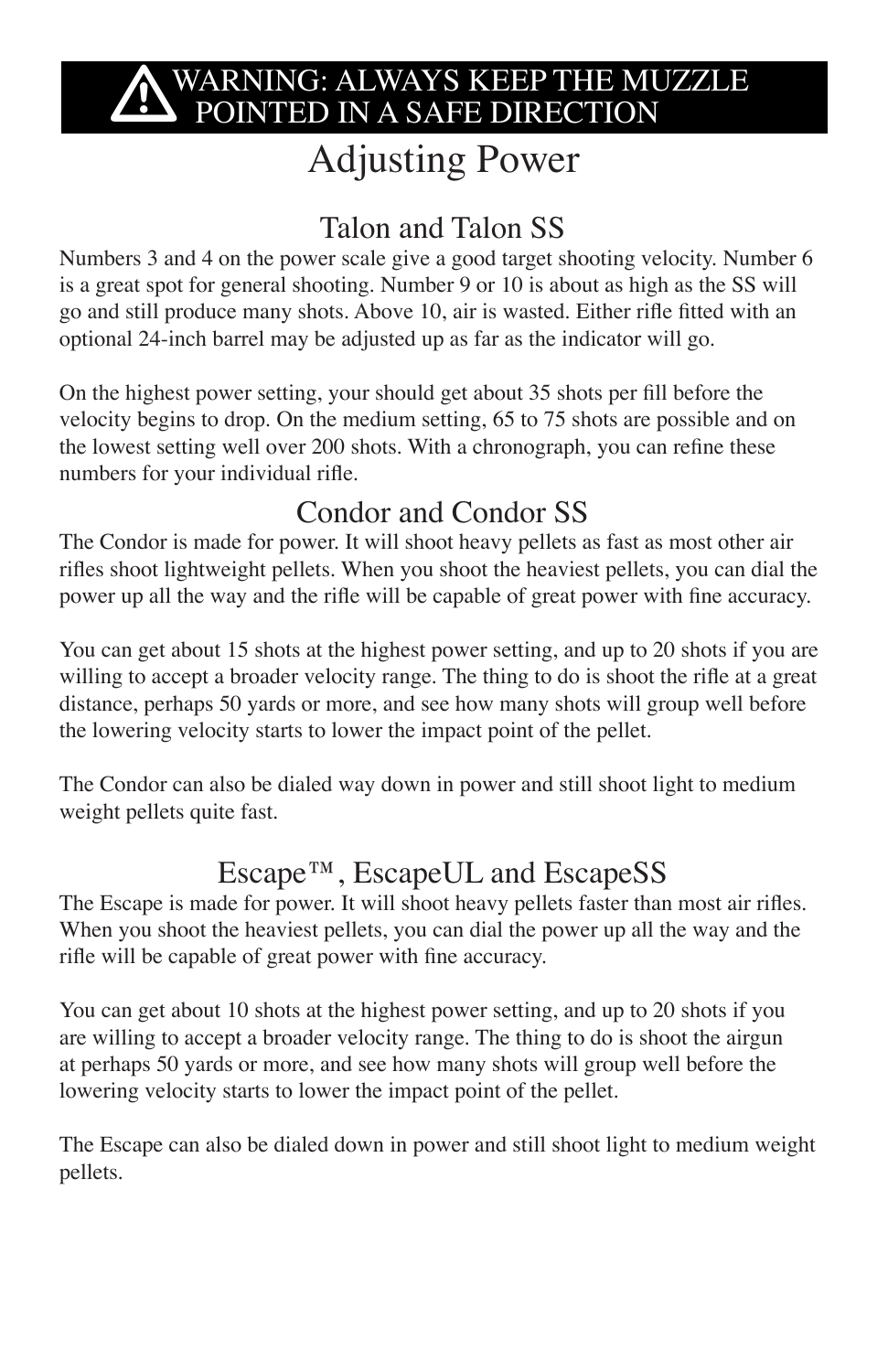## Operational Tips

#### Power adjustments

The rifle needs one shot to settle down following a power adjustment. After that, it should give shots at a consistent velocity.

#### Removing or disabling the safety mechanism

Disabling or removing any of the safety parts can disable the rifle and will void the warranty and will create a hazardous condition.

#### Modifications to the valve

The valve in the AirForce rifle is not a user-maintainable item. Any attempt to remove or modify the valve in any way will void the warranty and may create a hazardous condition.

#### Filling the air tank with a gas other than dry compressed air or nitrogen

This practice is not recommended and voids the warranty for the rifle.

#### Cleaning the barrel

An airgun barrel seldom needs cleaning. If you do clean the barrel, use a good quality bore brush of the correct size and use a non-jointed cleaning rod if possible.

Do not use cleaning solvents and agents formulated for firearms because they can damage the seals and O-rings, rendering the rifle inoperative.

#### Removing jammed pellets from the barrel

Remove the air tank. Remove the end cap (on SS models) to see the actual muzzle of the barrel. Always attempt to remove jammed pellets from the breech through the muzzle; only go from the muzzle end if there is no other way. Use a good cleaning rod of the correct size to push the jam out of the muzzle.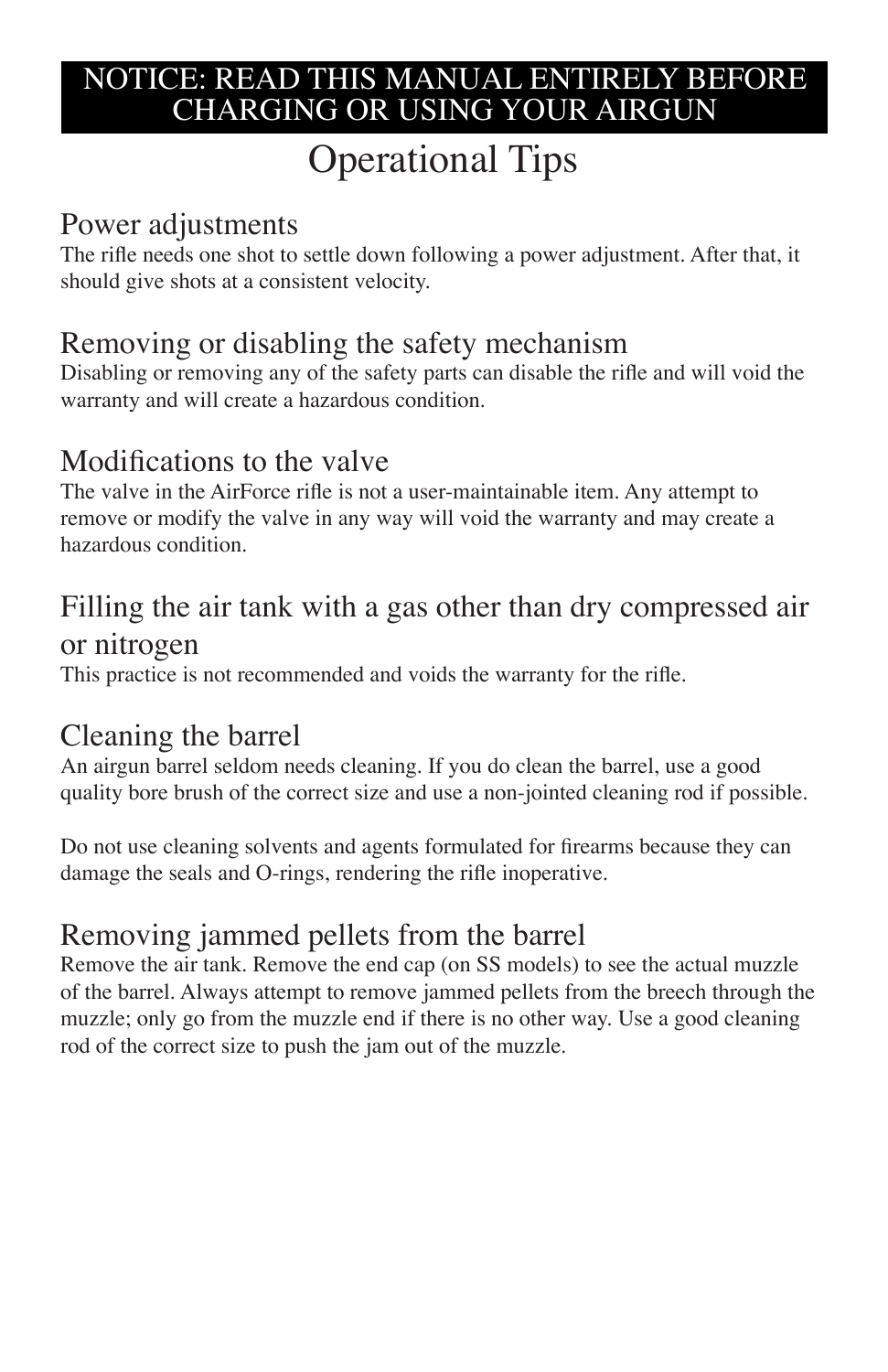## WARNING: ALWAYS KEEP THE MUZZLE<br>DOINTED IN A SAFE DIRECTION

## Maintenance of the Air Tank and Care During Shipping

AirForce airguns have an air tank pressurized to 3,000 psi when full. This tank is designed to be filled at all times. You can leave it pressurized to 3,000 psi indefinitely, or you can keep a lower "caretaker" charge of around 2,000 psi in the tank; if you desire.

The air tank is equipped with a safety burst disk that will rupture if the internal pressure gets too high. Under no circumstances should the tank be pressurized beyond 3,000 psi.

To empty the air tank, use the black steel fill adapter that comes with both the AirForce refill clamp and the AirForce pump. It is a separate part and should be separated to perform this operation. Insert one or two dimes in the fill adapter, then screw it on the air tank. As the threads bring the tank and adapter together, the valve will contact the dime(s). Continuing to screw the adapter on the tank will open the valve, exhausting the air inside. Allow this to take as much time as possible, because a rapid exhaust will chill the tank and cause condensation inside. When the tank is completely empty it is safe to ship by any commercial means.

### Safe Shooting

All AirForce airguns are extremely powerful and should always be used with a safe backstop. If you are shooting paper targets, a firearm safe bullet trap is adequate, as long as precautions are taken for safety if the trap is ever missed. We recommend you use a trap that will stop a bullet from a .22 long rifle cartridge fired from a rifle.

Never point the muzzle of the rifle at anything you do not intend to shoot. Make this a habit, so you handle an empty airgun the same way all the time. If you handle all guns this way, you will protect yourself and others if there should be an accidental discharge at some time.

Pellets from all AirForce airguns will explode into dust and fragments when they hit a hard surface like a steel backer plate in a bullet trap. Always wear safety glasses when shooting into a hard bullet trap. If you use a "silent" pellet trap with the rifle, make sure the trap has at least two inches of ballistic putty with a steel backed plate behind it. The rifle should never be shot at a "silent" trap made for airgun use.

In the field, avoid targets that will make the pellet ricochet. These can be both hard targets like plywood, trees and the sides of structures to water, snow, ice or the ground when struck at a shallow angle.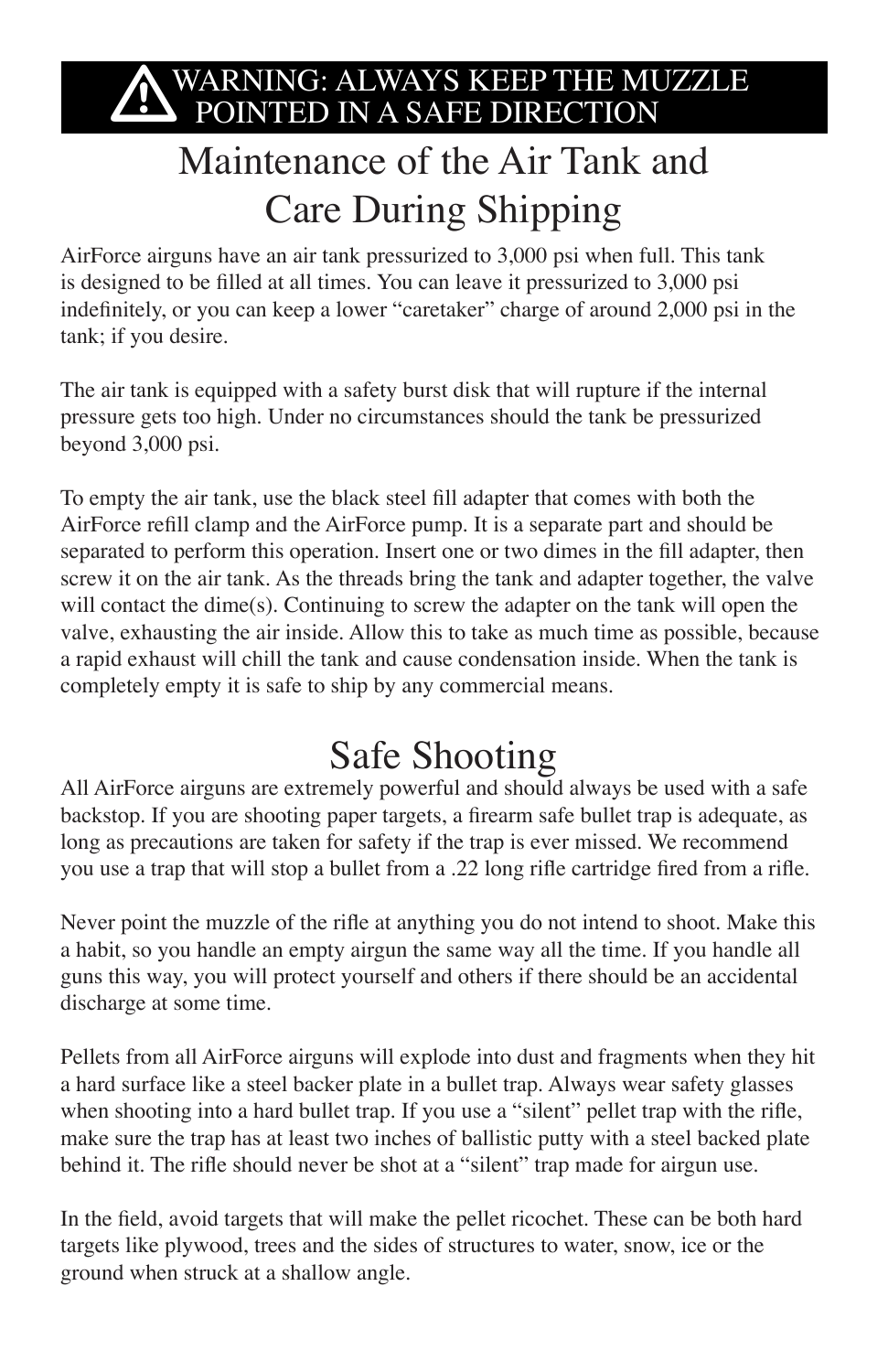## Troubleshooting

#### Gun fails to fire when the trigger is pulled

Is the gun cocked? Has the safety been taken off? Is the removable air tank installed? Is the tank filled with air? Is anything blocking the valve or the bolt? Was the bolt closed and rotated to one side before firing? Is the air tank overfilled, causing valve lock?

#### Air is leaking from the tank

Install the air tank on the rifle and fire several times without a pellet. If air continues to leak after this has been tried, it will have to be repaired at the factory.

#### Gun fires but pellet remains in the barrel

Is the air tank filled?

Is the barrel free from obstructions?

Was the bolt closed and turned to one side when you fired?

Is the pellet of the correct caliber for the barrel?

Are you sure the pellet did not exit the barrel? Remove the air tank and look through the rear of the barrel to verify that it is still inside.

#### Gun fires with widely varying velocity

Are all the pellets the same?

Are the pellets high quality?

Are you using lead pellets? Synthetic pellets deposit residue in the barrel that can cause velocity variation.

Are the pellets the correct caliber?

Is the air tank filled to 3,000 psi? As the tank drops to 2,000 psi, velocity will start to vary more.

Is the barrel dirty?

Are you shooting the gun with the power adjuster below the number 3? At those settings, the velocity will vary more—especially if the air tank is low.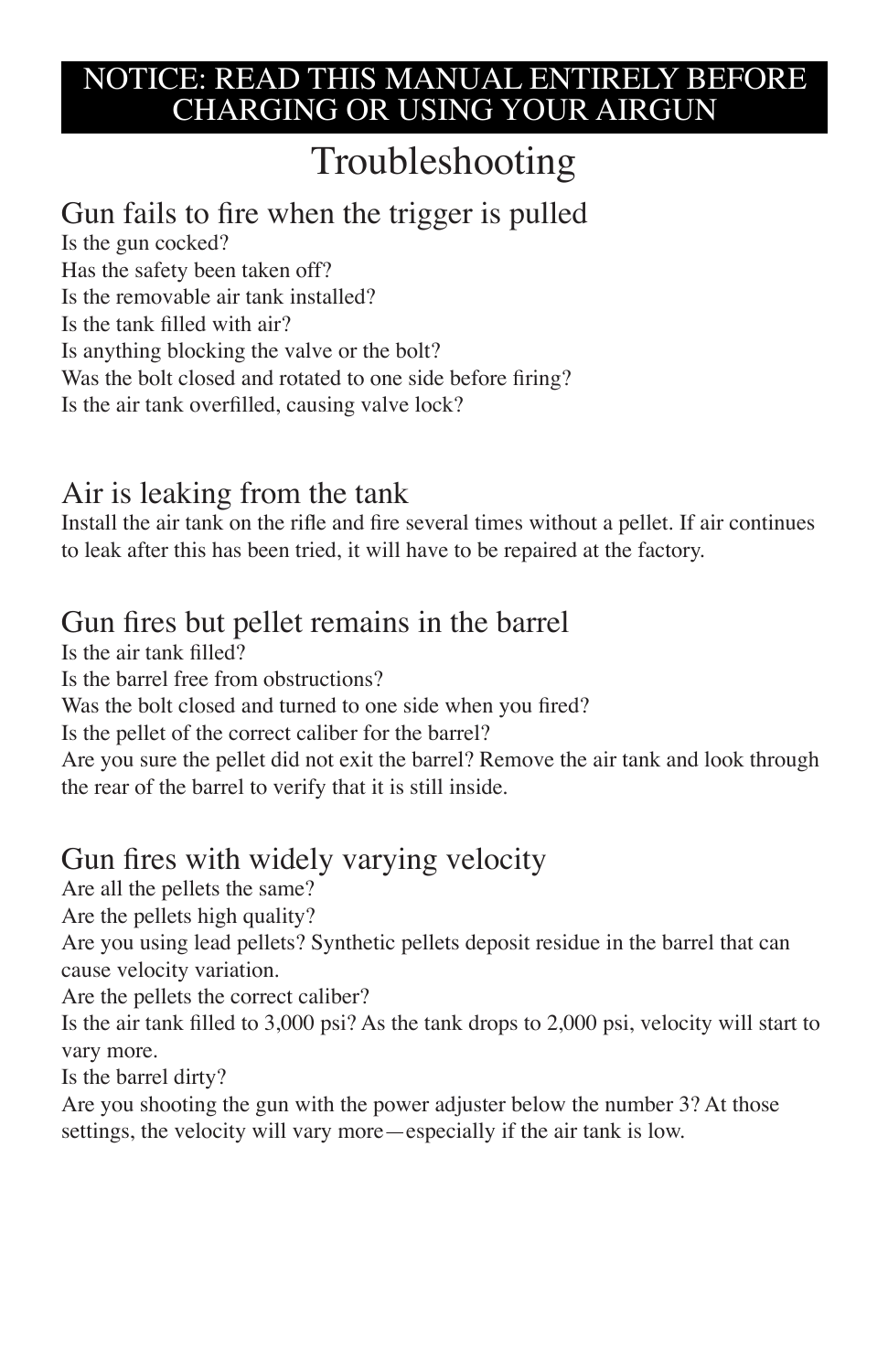## WARNING: ALWAYS KEEP THE MUZZLE<br>DOINTED IN A SAFE DIRECTION

## Troubleshooting

#### When the gun fires, all the air exhausts from the tank

The cause for this is almost always a pellet that was not seated properly into the breech. The skirt is blown against the breech face when high pressure air first hits it and it creates a high pressure air seal that forces the valve to remain open.

Air leaks from the refill clamp when filling the air tank Is the refill clamp bleed valve closed? Is the refill clamp fitted squarely to the O-ring in the scuba tank I-valve? Is the refill clamp thumbscrew tight?

#### The hand pump doesn't seem to fill the air tank

Is the tank screwed tightly to the adapter on the pump?

Are all the adapter seals installed?

Is the brass bleed screw on the pump base closed?

It can be difficult to determine that the hand pump is filling the air tank when the tank is empty. Air tanks are shipped empty to comply with the law. An empty air tank doesn't SEEM to be filling when you pump the pump. Actually it takes about 75 pump strokes before you notice that the needle on the pump's gauge is slightly above zero. Once the tanks starts to register a charge, you will notice that it takes 14 or 15 pump strokes to raise the tank pressure by 100 psi. That's true at all pressure levels.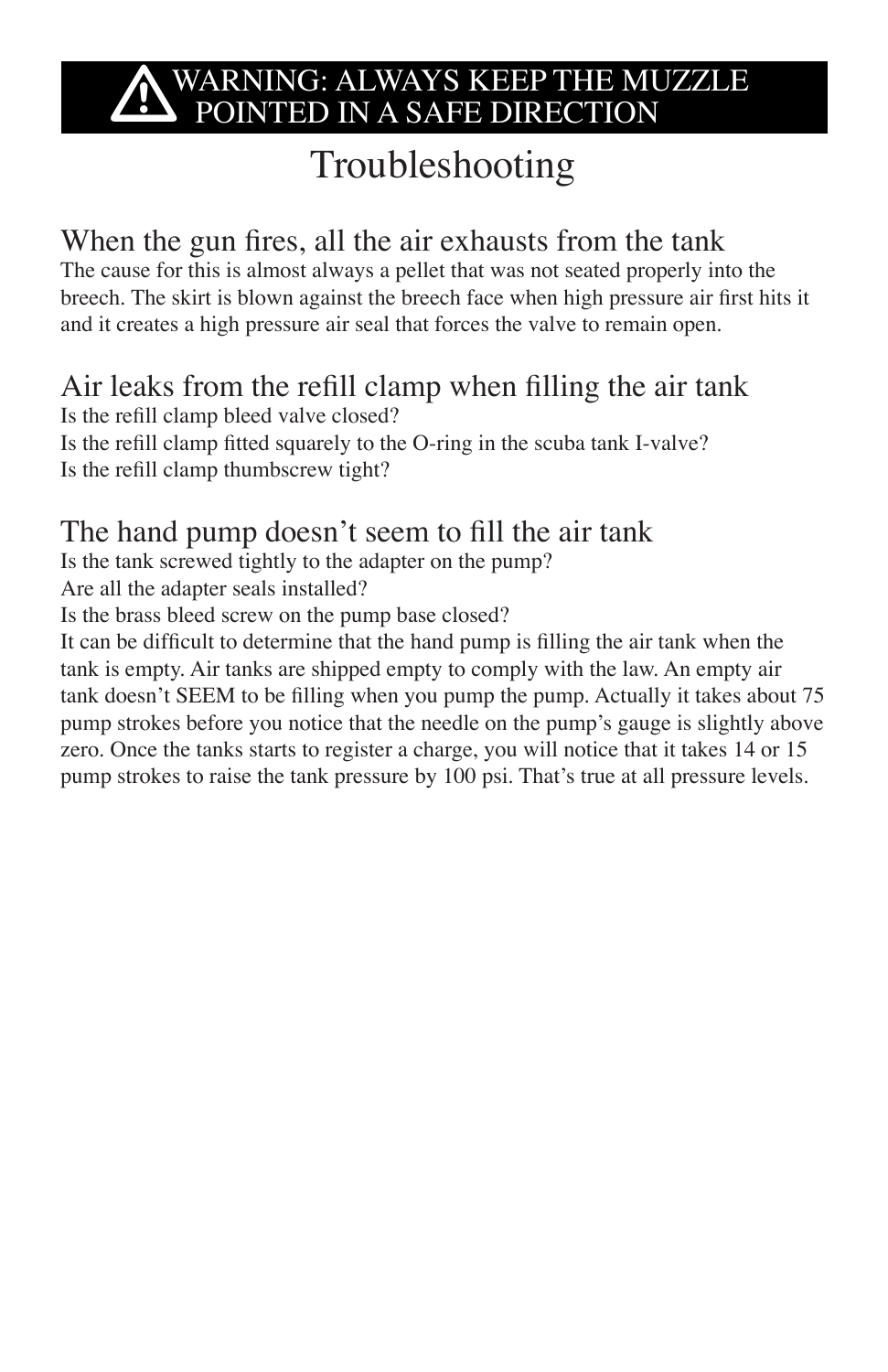### AirForce Warranty for Airguns Sold in the United States

Mailing the enclosed warranty card within 60 days of purchase entitles the original buyer to a warranty covering defects in material and workmanship for the life of the airgun. Any AirForce airgun covered by this warranty will be repaired or replaced at the discretion of AirForce, should a defect in material or workmanship be found.

Normal wear parts such as O-rings and seals, are not covered.

Repairs may only be made by the factory or an authorized service station. This lifetime warranty becomes invalid for any gun that is disassembled or modified in any way not specifically authorized by the factory. This lifetime warranty also becomes invalid for any gun that has been damaged by abuse or improper handling.

For shipping instructions for warranty service call 1-877-247-4867. This warranty is not valid for guns used in governmental or commercial applications. A one-year warranty applies in those instances.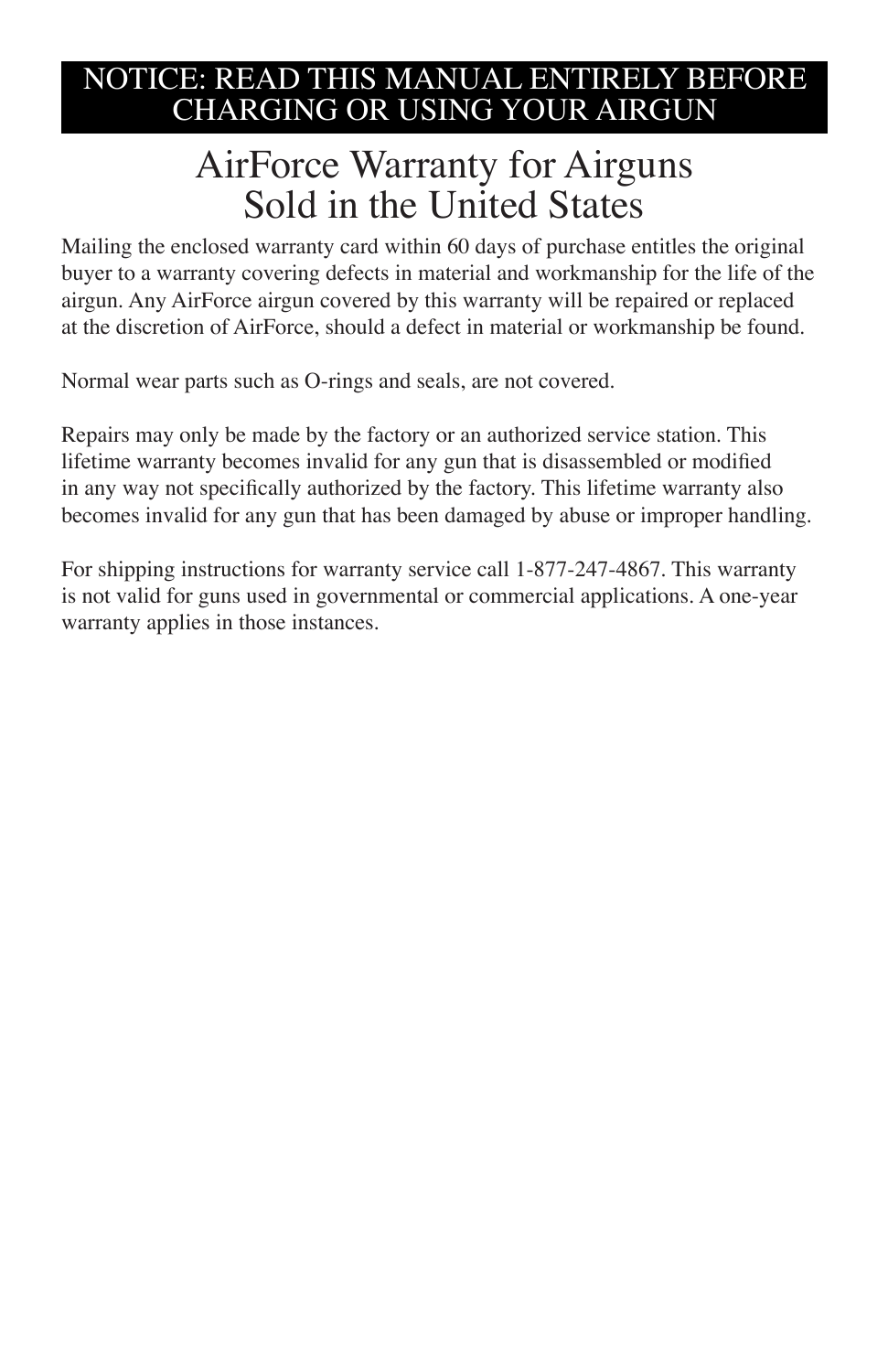# **A**WARNING: ALWAYS KEEP THE MUZZLE POINTED IN A SAFE DIRECTION

*Page intentionally left blank*